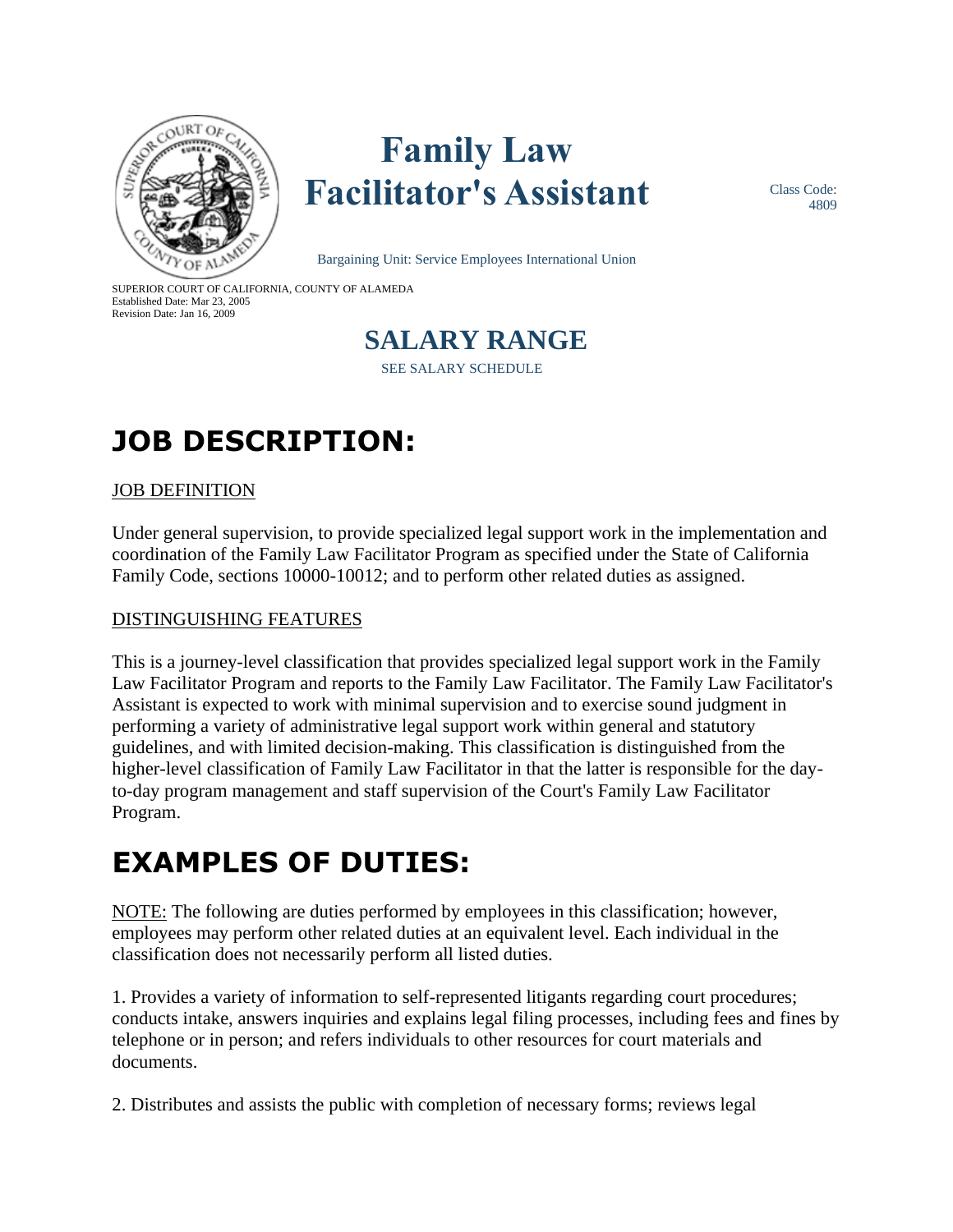documents and forms for completeness and compliance with specific statutory requirements; and schedules and conducts training workshops for pro pers.

3. Assists with providing information and educational materials to parents concerning the process of establishing parentage or establishing, modifying and enforcing child and spousal support in the courts.

4. Retrieves information from the Court's automated computer systems, ALACO or DOMAIN.

5. Interacts and communicates with the public, judges and courtroom staff in the processing of orders; confers with attorneys and litigants regarding motions, orders or other documents; reviews child support, custody or visitation cases with judicial officer; and prepares Stipulations, Orders After Hearings and Wage Assignments.

6. Provides assistance on child support issues; assists judicial officers with child support calculations; prepares support schedules based on statutory guidelines; mediates child support issues with pro per clients; explains child support calculations; and instructs parties for further action as required.

7. Provides information and referrals to local child support agencies, Family Court Services or other community agencies and resources that provide services for parents and children.

8. Operates a variety of modern office equipment, including word processing equipment to input and retrieve data.

9. Prepares a variety of correspondence, general educational and outreach materials, and other written information; disseminates informational materials through a variety of media, including automated systems; maintains statistical information; and prepares and submits reports.

10. Performs other related duties as assigned.

### **MINIMUM QUALIFICATIONS:**

Education:

Possession of an Associate of Arts degree from an accredited college or university in social or behavioral science, legal studies or related field.

And

Experience:

The equivalent to two years of full-time clerical, administrative or legal support experience in a court or legal environment that included heavy interaction with the public.